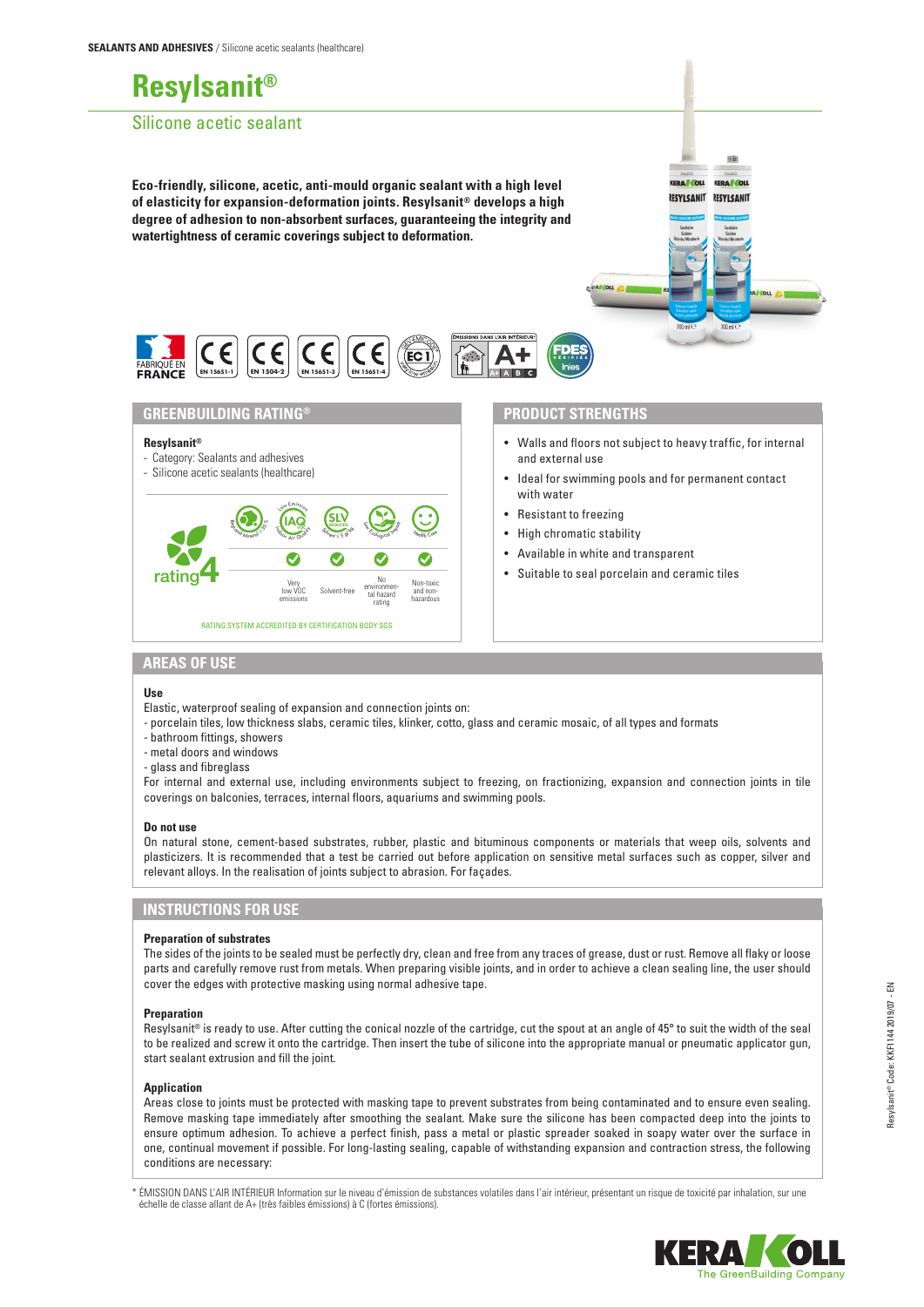## **INSTRUCTIONS FOR USE**

- 1) the joint is applied so that movement will not exceed 25% of joint width<br>2) the ratio between width and sealant depth is between 1 and 2
- 2) the ratio between width and sealant depth is between 1 and 2<br>3) the sealant adheres only to the sides of the joint and not to the
- 3) the sealant adheres only to the sides of the joint and not to the substrate. Use Joint polyethylene foam sub-joint layer to adapt depth and prevent adhesion to the surface.

#### **Cleaning**

Residual traces of sealant can be removed with Fast Clean wipes. Once hardened, Resylsanit® can only be removed by mechanical means.

## **SPECIAL NOTES**

Do not use in completely closed areas as the product will polymerise in atmospheric humidity. Brush the joint within 5 minutes after application to ensure the best contact between sealant and substrate. A base coat is normally not necessary. Resylsanit® is non-paintable.

# **ABSTRACT**

**PERFORMANCE**

Elastic and waterproof sealing of expansion-deformation joints with eco-friendly, silicone, acetic, anti-mould organic sealant with a high level of elasticity and GreenBuilding Rating® 4, CE-marked and compliant with the performance requirements indicated in Standard EN 15651, part 1 and 3, such as Resylsanit® by Kerakoll Spa. The joint must be clean, dry, free from moisture rising and prepared with a suitable polyethylene foam sub-joint layer such as Joint, to be inserted at a depth of between 2/3 of the joint width and its entire width. One cartridge will cover ≈ 3 linear metres for joints with a width and depth of 1 cm.

# **TECHNICAL DATA COMPLIANT WITH KERAKOLL QUALITY STANDARD**

| Appearance                        | transparent or coloured thixotropic paste                                                  |           |  |  |
|-----------------------------------|--------------------------------------------------------------------------------------------|-----------|--|--|
| Specific weight                   | transparent $\approx 1.03$ kg/dm <sup>3</sup> / coloured $\approx 1.15$ kg/dm <sup>3</sup> |           |  |  |
| Chemical nature                   | acetoxy cross-linked silicone sealant                                                      |           |  |  |
| Maximum movement allowed          | $< 25\%$                                                                                   | ISU TIKU  |  |  |
| Joint minimum width               | $\geq 6$ mm                                                                                |           |  |  |
| Joint max, width                  | $\leq$ 25 mm                                                                               |           |  |  |
| Skinning time                     | $\approx$ 20 min.                                                                          |           |  |  |
| W/D ratio sealing cross-section   | >1/2                                                                                       |           |  |  |
| Temperature range for application | from $+5$ °C to $+40$ °C                                                                   |           |  |  |
| Skinning time                     | $\geq$ 20 min.                                                                             |           |  |  |
| Shelf life                        | $\approx$ 18 months in the original packaging                                              |           |  |  |
| Cross linking                     | $\approx$ 2 mm / 24 h                                                                      |           |  |  |
| Shrinkage                         | $\leq 15\%$                                                                                | ISO 10563 |  |  |
| Pack                              | 300 ml cartridge                                                                           |           |  |  |

| Conformity                       | EC 1 GEV-Emicode                           | GEV certified 9212/11.01.02 |  |  |
|----------------------------------|--------------------------------------------|-----------------------------|--|--|
| <b>HIGH-TECH</b>                 |                                            |                             |  |  |
| <b>Shore A Hardness</b>          | 18                                         | ISO 868                     |  |  |
| Elastic modulus                  | $\approx$ 0,38 N/mm <sup>2</sup>           | ISO 8339                    |  |  |
| Ultimate elongation (%)          | 250                                        | ISO 8339                    |  |  |
| Resistance to atmospheric agents | Excellent                                  |                             |  |  |
| Resistance to ageing             | Excellent                                  |                             |  |  |
| Resistance to UV rays            | Excellent                                  | ISN 4892                    |  |  |
| Application temperature range    | from -40 $^{\circ}$ C to +100 $^{\circ}$ C |                             |  |  |
| Classification EN 15651-1        | F-EXT-INT-CC                               |                             |  |  |
| Classification EN 15651-2        | G-CC                                       |                             |  |  |
| Classification EN 15651-3        |                                            |                             |  |  |